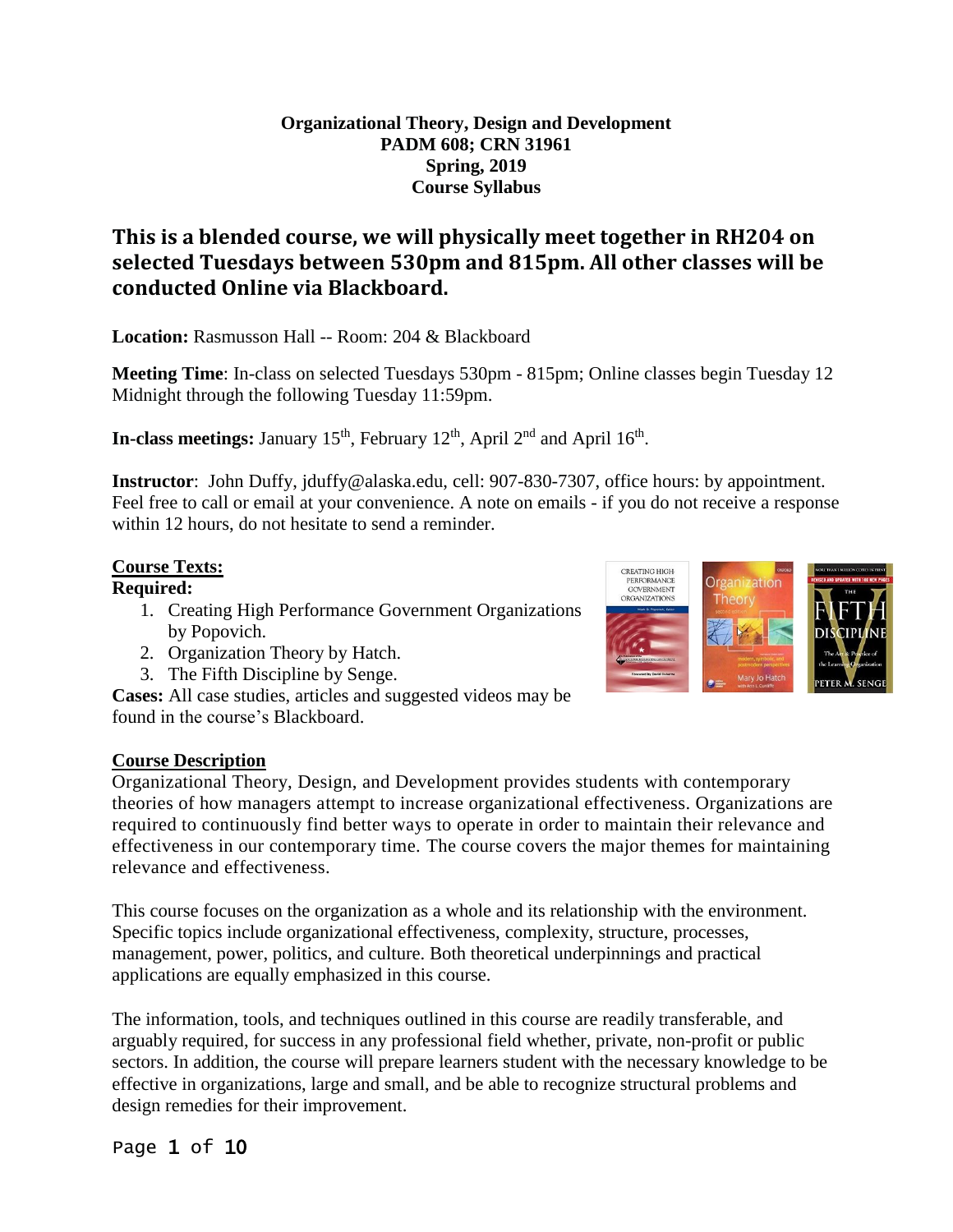### **Course Objectives and Outcomes**

Upon completion of this course, learners will achieve the following objectives and outcomes:

- Ability to understand how organizations work and be successful in working within an organization.
- Knowledge of the tools, and their use, to implement effective organizational design and development.
- Knowledge of the common pitfalls related of organizational change and development and how to avoid them.
- Ability to navigate complex and changing organizational environments.
- Knowledge of the relationships between national events and political and cultural perceptions that impact public organizational environments.
- Knowledge of organizational theory and the use of practical models and tools that develop organizational resilience.
- Understand the relationship between organizational change, redesign, and organizational effectiveness
- Understand the change process and the techniques that can be used to help an organization achieve its desired future state
- Understand the key components of how organizations behave, develop and change,
- Thee major challenges in the design of an effective organization,
- Further develop critical thinking as well as oral and written communication skills
- Explain how organizations both affect and are affected by their environments
- Work as a team to complete a research project, cases, and exercises
- Develop an awareness of how one leads and organizes in the areas of leading change, influencing organizational culture, motivating people, and designing organizations,

#### **Technology Requirements<sup>1</sup>**

The course requires that you have a current/active UAA Username and password. For assistance go to: http://me.uaa.alaska.edu

The course also requires you to have a computer with internet connectivity and the most current versions of the following:

- Web browsers Internet Explorer 10, Chrome and Firefox
- Operating System: latest version of Windows
- Latest update of Java
- Review Blackboard Collaborate for First Time Users, If MAC user, download Blackboard Collaborate Launcher

 <sup>1</sup> Source: Melissa B. White, Spring, 2015 CIS A105 Syllabus.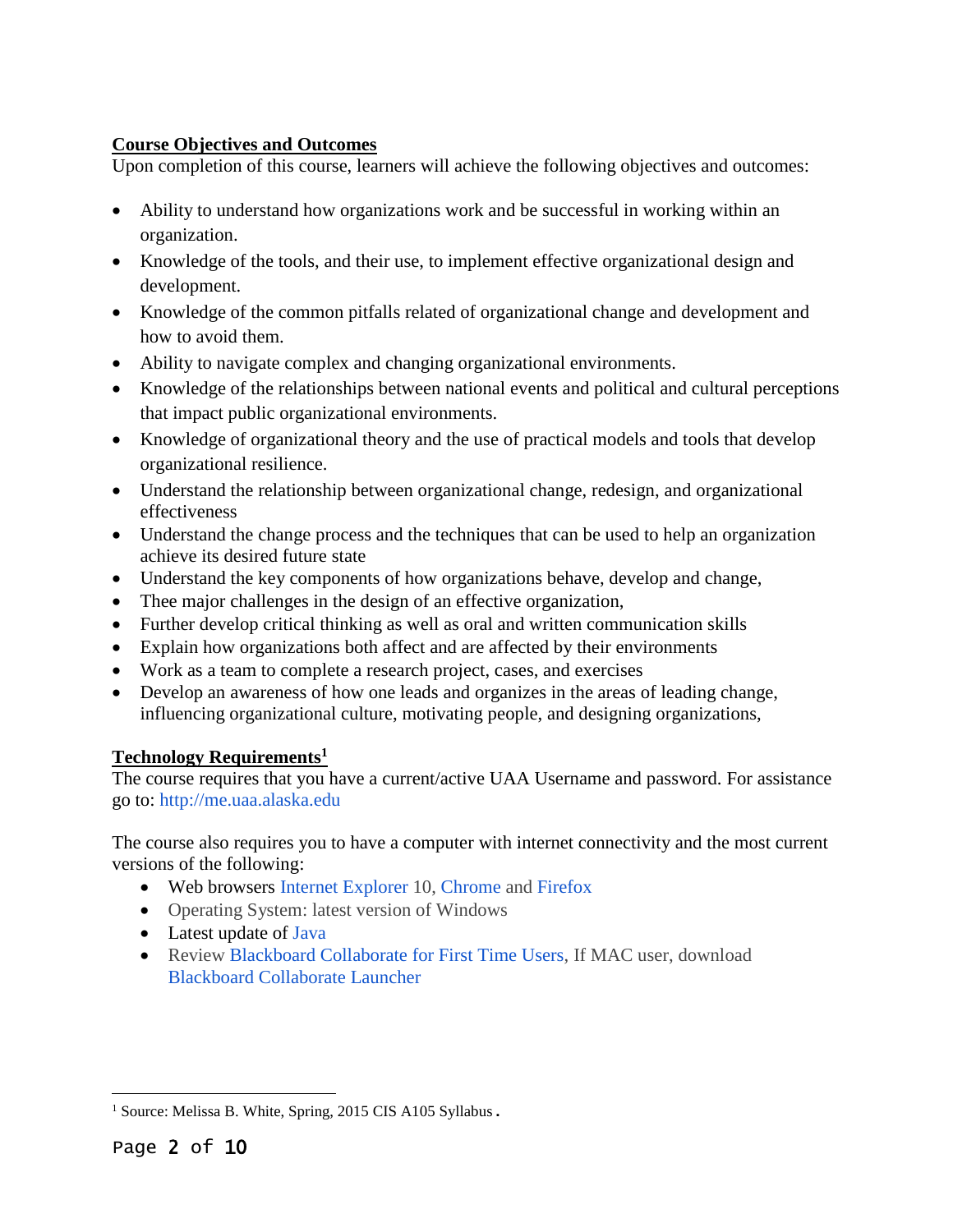#### **Instructional Methods**

The course will be delivered online and will use several approaches:

- Lectures (in-class & video-based).
- Class-based group discussion of readings,
- Short writing assignments (short essays),
- Assessments.
- Collaborative-based examination, and
- Final project,

Through these approaches course participants will become familiar with the key theories and concepts of organization theory, design and development.

The course relies upon the pedagogical theory that we learn by doing and applying knowledge to real world problems. Course participants will be exposed to actual tools of the trade, and typical predicaments faced by managers, leaders, researchers, and analysts evaluating and leading organizations. Students and the instructor will work as a team to understand the theories and tools of organization theory, design and development and their application. Learning to critique journal articles, putting your thoughts into words, and working in groups; are other important aspects of learning by doing.

#### **Assignments/Grades/Requirements**

The course will rely on a combination of lecture, discussion of assigned readings and journal articles; therefore, online participation and collaboration is essential as well as completing the assigned readings, weekly essays, weekly assessments, examination and final project.



All materials for the course are posted on UAA Blackboard. Each session has its own Blackboard folder containing a To Do List, Assignments and other related material for each session. Separate folders are provided for the collaborative examination as well as the rubrics for all assignments. Weekly readings will also be discussed; the discussion will typically be initiated with a question or two from the instructor.

#### **Assignments/Grades/Requirements**

The course will rely on a combination of lecture, discussion of assigned readings and assessments; therefore, participation and collaboration are essential as well as completing the assigned readings, essays, assessments, examination and final project.

The following grading scale will apply for the course: **A:** - 90% to 100% (A- 90-91; A+ 99-100) **B:** 80% to 89% (B- 80-81; B+ 88-89) **C:** 70% to 79% (C- 70-71; C+ 78-79) **D:** 60% to 69% (D- 60-61; D+ 68-69)  $F: < 60\%$ 

Assignments handed in after the due dates will receive reduced credit.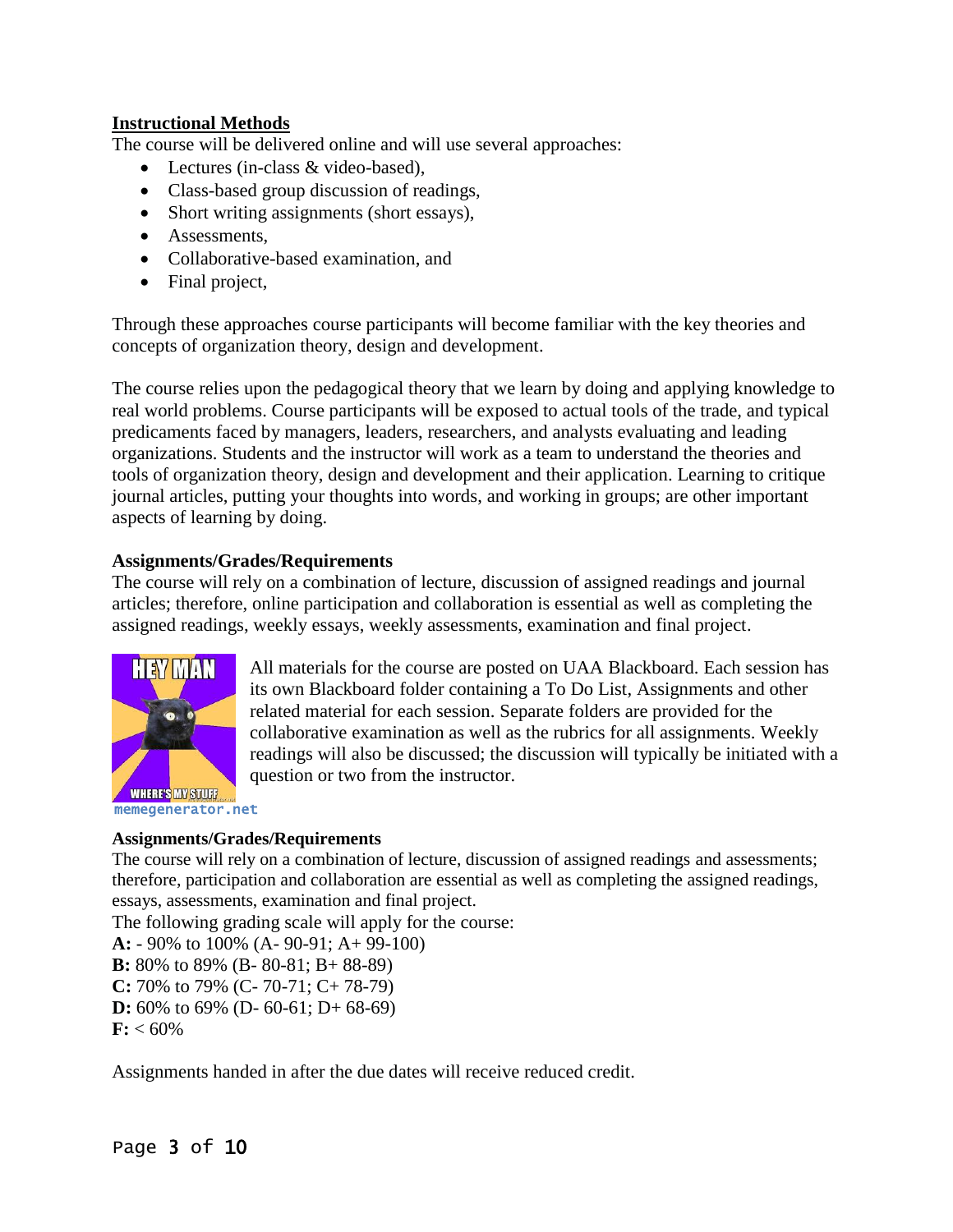The instructor reserves the right to modify the final grade in consideration of notable progress demonstrated by an individual, or unforeseen and/or extenuating circumstances. In such cases, extra credit assignments and/or makeup work may be required and used at the discretion of the instructor.

The course grade will be based on a combination of elements that include:

| • Participation and collaboration on readings (via in-class & discussion board) 20% |  |
|-------------------------------------------------------------------------------------|--|
|                                                                                     |  |
| • Cumulative assessments (3)                                                        |  |
|                                                                                     |  |
|                                                                                     |  |
|                                                                                     |  |
|                                                                                     |  |
| • Collaborative Exam $(1)$                                                          |  |
|                                                                                     |  |
| $\bullet$                                                                           |  |
|                                                                                     |  |
|                                                                                     |  |



#### **Attendance**

Students are expected to devote a similar amount of time to the Online portion of the class as the face-to-face classes.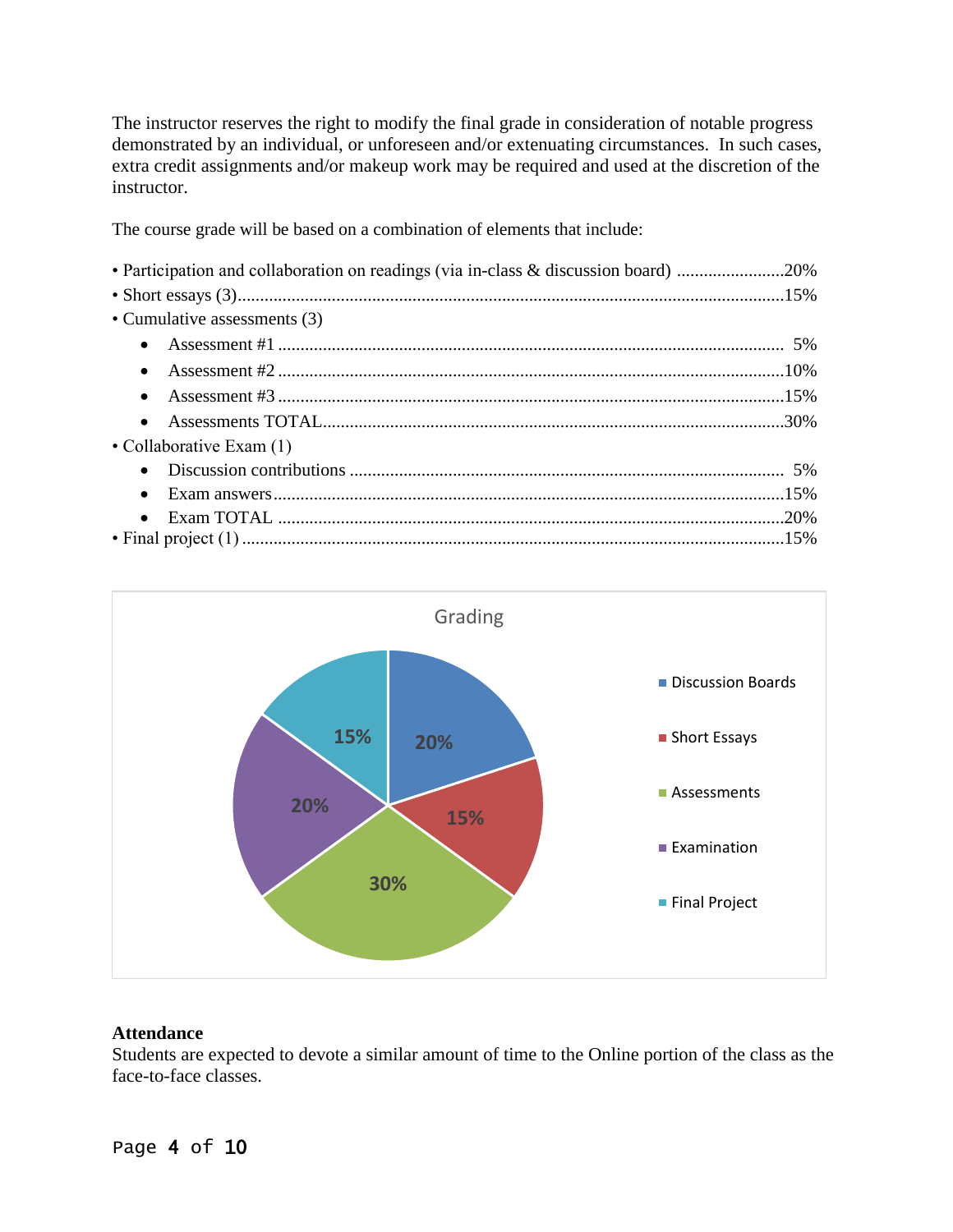

# *Hey, wait a minute, why should I care?*

Asking questions is one great way to learn. So, ask questions at any time. Also, some topics may seem irrelevant or even ridiculous, if you ever have this feeling during the course, whether in-class or online, send me a note [\(jduffy@alaska.edu\)](mailto:jduffy@alaska.edu) and ask why some topic is important to know. I will respond to everyone in the class though I will keep your name confidential.

We will use several case studies to help bring out the practical aspects of the course readings. Case studies will be used in our discussions, assessments and in the examination.



[hlwiki.slais.ubc.ca](https://www.google.com/url?sa=i&rct=j&q=&esrc=s&source=images&cd=&ved=0ahUKEwiE2eHNpsjfAhWHJnwKHdmODigQMwhCKAkwCQ&url=http%3A%2F%2Fhlwiki.slais.ubc.ca%2Findex.php%2FHow_to_write_a_case_study&psig=AOvVaw12C7YeK55OfRbrqKlc5V4p&ust=1546284990486266&ictx=3&uact=3)



Class contributions and participation The course relies upon your active participation and collaboration in discussing the various aspects of organization theory, design and development as presented in the reading assignments and discussions. Contributions and participation will be assessed through regularity of contributions and submittal of relevant, insightful questions on

the assigned readings and case studies via the Discussion Board. Please review the Discussion Rubric for an understanding of how discussions will be graded. *Also, please limit your Discussion Board posts to no more than 8 posts per Discussion.*

The purpose of this exercise is to generate deeper understanding of the class readings and their application in the real world.

Short essays (3) Each student will prepare tree short essays, (750 words or less) in response to a question generated by the instructor. The essays will be based on the course readings. The essay questions seek your

thoughts about the practical, complex or theoretical issues that may be difficult to understand, implement in practice or for which there is not likely to be one answer. Use 1.5" spacing. E*ssays are due by the end of the identified session, 12 Midnight. An initial review will be conducted and the essay returned for additional consideration. One week will be provided to revise the essay. The second submittal is due at 12 Midnight on the date noted in the Syllabus.*

The purpose of this exercise is to provide the opportunity for more in-depth consideration of the reading material related to the thorny issues of program evaluation as well as further develop critical reading and writing skills.

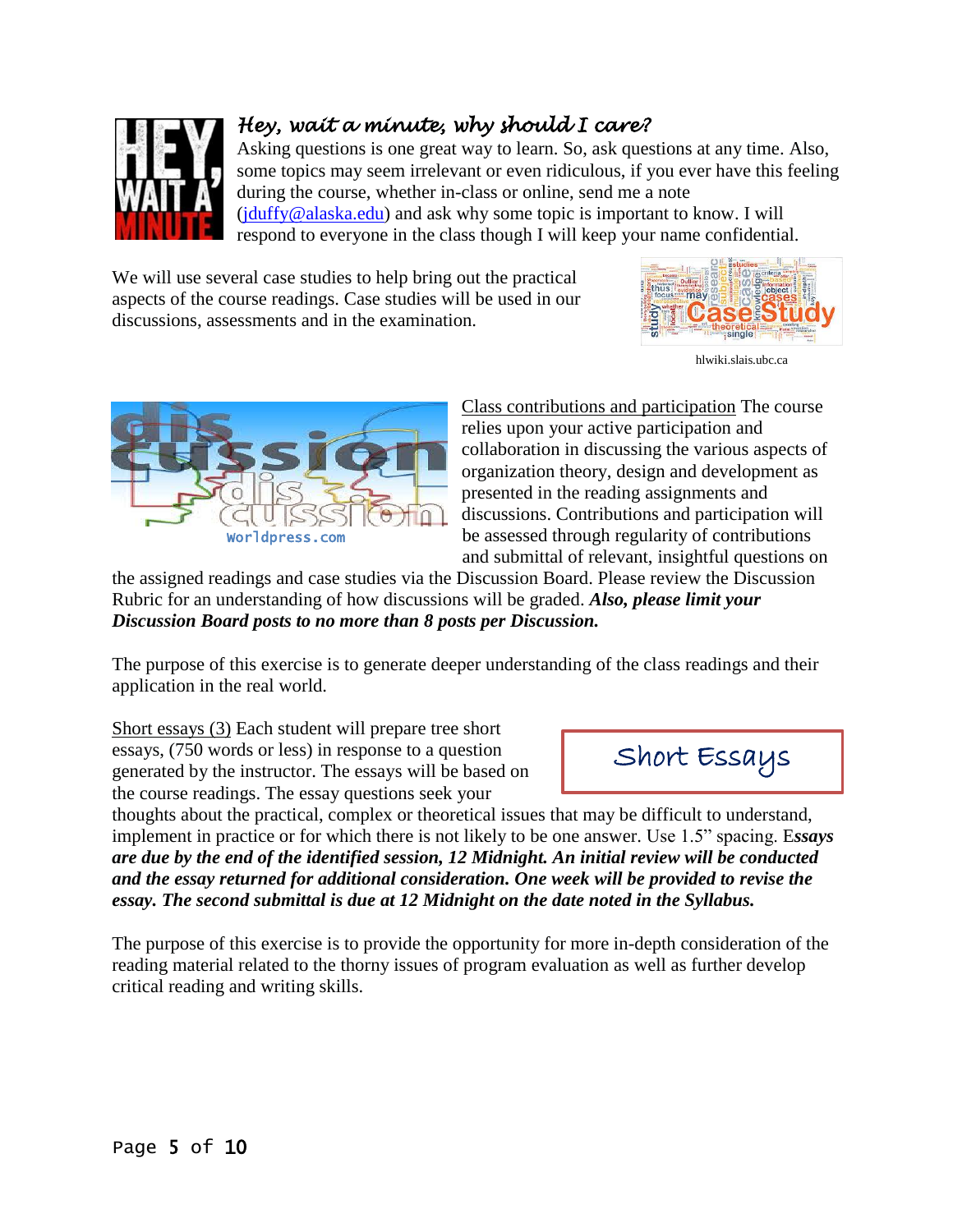

Assessments Three (3) assessments will be posted on Blackboard; the Course Examination is consider the third assessment. The assessments will be cumulative, in other words, the first assessment covers material from the beginning of the course as do the two remaining assessments. This format allows for feedback and the ability to "try again" on subsequent assessments. The assessments will consist of about twenty (20) to thirty (30) multiple choice, true/false, short sentence questions

based on the course readings and discussions. The purpose of the assessment is to provide feedback on understanding of course readings and allow the opportunity to practice retrieval learning.

Course Examination (1) One, 15-20 short answer examination will be assigned during the course. The examination will include one (1) or two (2) case studies that will be used to assess student understanding and application of the course contents. A Discussion Board will be created on Blackboard to allow the class to work as a team over a two-week period to discuss the questions, case studies and possible answers for the examination. Each student will submit their own set of answers to the examination which will be graded individually. The purpose of the mid-term examination is to foster experience in working as a team and assessing the understanding of course materials. Five percent



Source: uts.edu.au

(5%) of the grade is related to participation in the discussion of possible answers and 15% is related to the written submittal.



karinehmasihi.com

Final Paper (1) The final paper consists of the preparation of a graduate level research paper on a topic related to organization theory, design and development. The paper should not exceed 6,000 words and may be less as long as the topic is adequately covered; 1.5" spacing. An initial draft of the final paper is due on the date noted in the Syllabus. *A review of the initial draft will be completed and returned for consideration*. A final draft is to be submitted for grading on the date noted in the Syllabus. Each learner will also prepare a 20 to 30-minute presentation to the class using the final paper as the basis for the presentation. The presentation should discuss the topic, importance of

topic and the paper's findings and conclusion.

Students are encouraged to discuss the proposed paper's topic with the instructor prior to commencement. The final paper and presentation will be graded in accordance with associated rubrics. A topic and general outline of the final paper is due **February 12<sup>th</sup>** 12-Midnight. The purpose of this task is to *"get you thinking, as time marches on."* A first draft of the paper is due on March 26<sup>th</sup>, a presentation of the final paper takes place on April  $2<sup>nd</sup>$  and the  $2<sup>nd</sup>$  draft of the final paper is due on April  $23<sup>rd</sup>$ .

Style/citations: APA 6<sup>th</sup> Ed. See: http://owl.english.purdue.edu/owl/resource/560/01/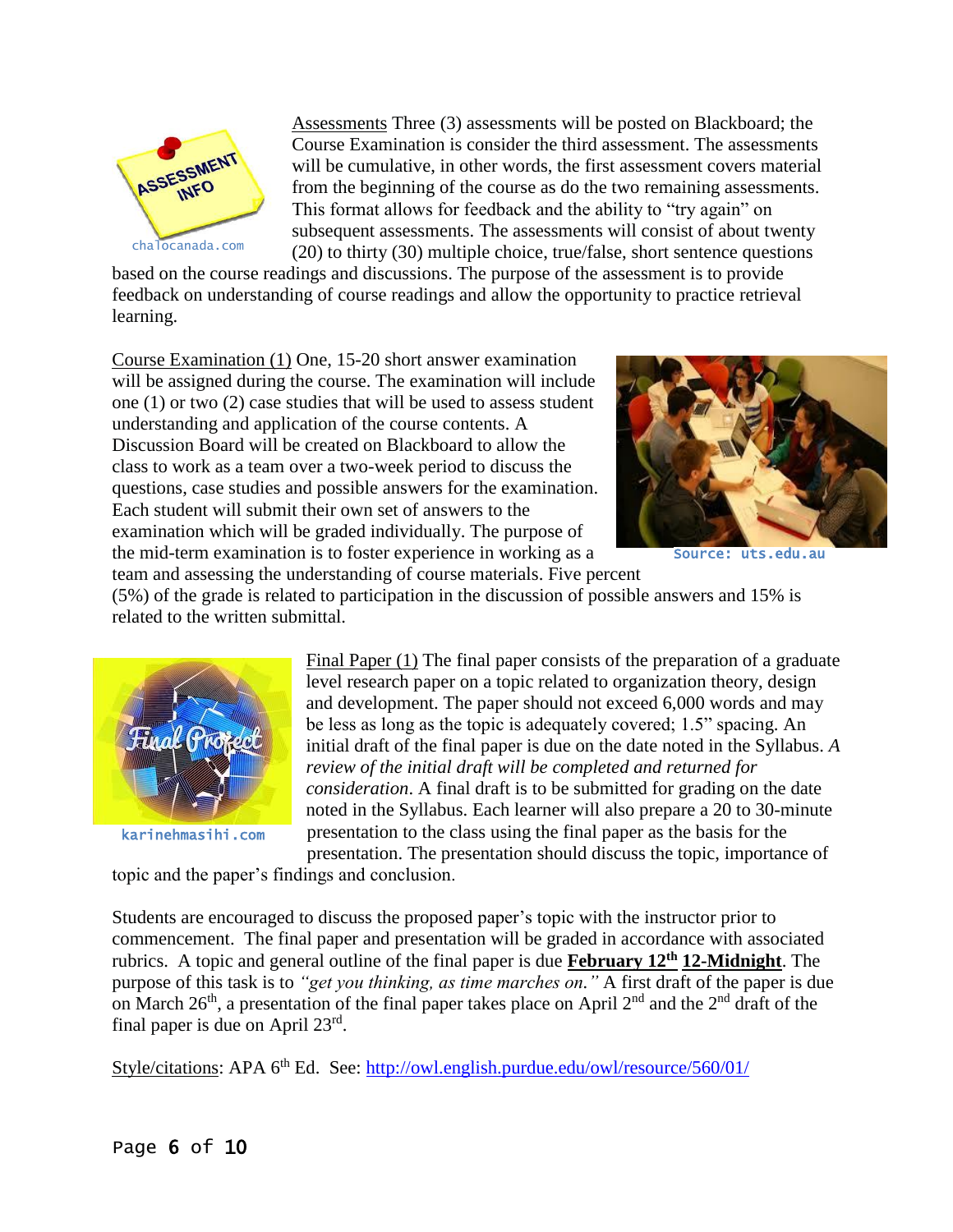Class evaluations It is vital that the classes are informative and productive; hence, during the course an evaluation form will be provided to be completed by each student. This information will be used to make adjustments necessary to improve course delivery.

#### **Ground rules:**

Our discussions and reading/journal topics may address controversial matters that do not have a correct or incorrect answer. There will be various opinions expressed during our discussions. It is expected that everyone will *treat each other with respect*. In addition, allowing everyone to have an opportunity to express their thoughts and opinions and finish their comments is necessary for good discussion. Also, it is important to *listen to what others are saying before formulating a response; in the Online context think and consider the others' comments before writing your response and hitting the "Send" key.*

#### **UNIVERSITY POLICIES:**

#### **Academic Integrity**

Academic integrity is a basic principle that requires that students only take credit for ideas and efforts that are their own. Students are expected to abide by the UAA Student Code of Conduct. According to the UAA code of conduct "providing assistance to another student or receiving assistance from another student during an examination or assignment in a manner not authorized by the faculty member"…. "presenting as their own the ideas or works of another person without proper acknowledgment of sources." Substantial portions of academic work that a student has submitted for a course may not be resubmitted for credit in another course without the knowledge and advance permission of the instructor. For more information, refer to the *UAA Fact Finder/Student Handbook* at http://www.uaa.alaska.edu/studentaffairs/factfinder.cfm.

An explanation of plagiarism and how to properly cite sources are available at the following two sites: http://www.uaa.alaska.edu/history/plagiarism.cfm http://www.consortiumlibrary.org/blogs/ahi/plagiarism/

Advice on avoiding plagiarism may be obtained at: <http://owl.english.purdue.edu/owl/resource/589/01/>

#### **Student Code of Conduct**

As with all members of the University community, the University requires students to conduct themselves honestly and responsibly, and to respect the rights of others. Conduct that unreasonably interferes with the learning environment or that violates the rights of others is prohibited by the standards and guidelines collectively described as the Student Code of Conduct. For more information, refer to the *UAA Fact Finder/Student Handbook* at [http://www.uaa.alaska.edu/studentaffairs/fact-finder.cfm.](http://www.uaa.alaska.edu/studentaffairs/fact-finder.cfm)

#### **Disabilities Services**

At the University of Alaska Anchorage, providing equal opportunities for students who experience disabilities is a campus-wide responsibility and commitment. Disability Support Services (DSS) is responsible for coordinating support services for UAA students who experience disabilities. To access support services, students must contact DSS and provide current disability documentation that supports the requested services. Additional information

Page 7 of 10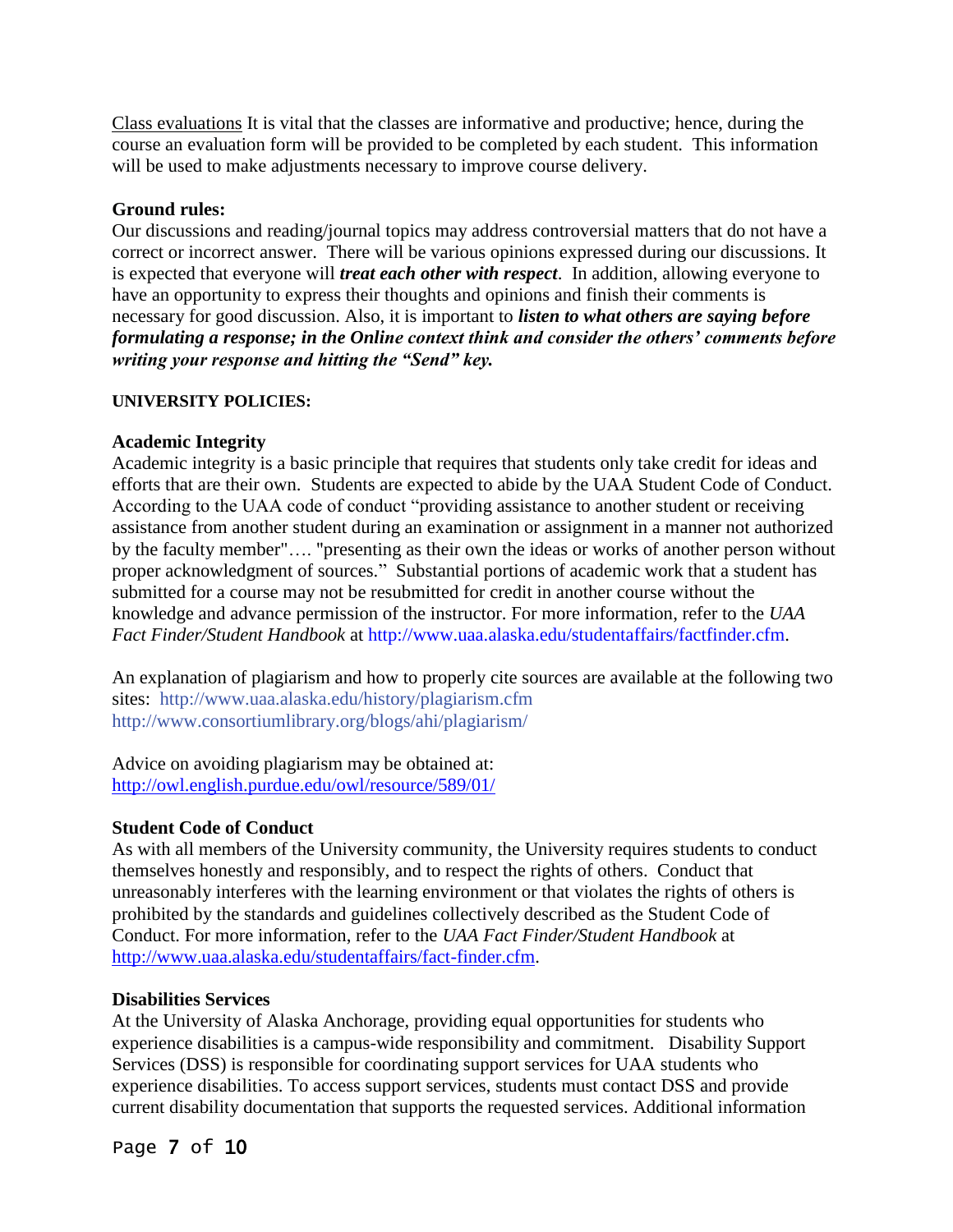may be accessed at the DSS Office in Rasmusson Hall (RH105) or on-line at www.uaa.alaska.edu/dss. Also, contact: UAA Disability Support Services [aydss@uaa.alaska.edu](mailto:aydss@uaa.alaska.edu)ph: (907) 786-4530fax: (907) 786-4531

#### **Incomplete Grades:**

In accordance with University policy, an incomplete grade *(I)* is assigned only at the discretion of the instructor. It is used to indicate that a student has made satisfactory progress in the majority of the work in a course, but for unavoidable absences or other conditions beyond the control of the student, has not been able to complete the course. For more information, refer to Chapter 7 Academic Standards and Regulations in the UAA catalog.

#### **Safety on Campus:**

Safety is a priority at UAA. All members of the academic community are encouraged to take responsibility for their own safety by taking the time to locate the nearest exits and emergency telephones when they are in campus buildings. Safety concerns may be brought to the attention of UAA faculty or staff, or the University Police at (907) 786-1120 (V/TTY). For more safety information and the most recent campus crime report, visit *www.uaa.alaska.edu/safety*.

#### **Safety in Online Environments**

UAA will never send you an unsolicited e-mail asking you for your password or other personal information. If you receive such a message, please delete it. If you have any concerns, contact the IT Call Center at (907) 786-4646, menu option 1, or via email at callcenter@uaa.alaska.edu. If you experience cyberbullying, cyberstalking, or other inappropriate conduct as part of your involvement in a UAA class, please notify your instructor immediately.

# See next pages for course schedule, readings, assignments and due dates.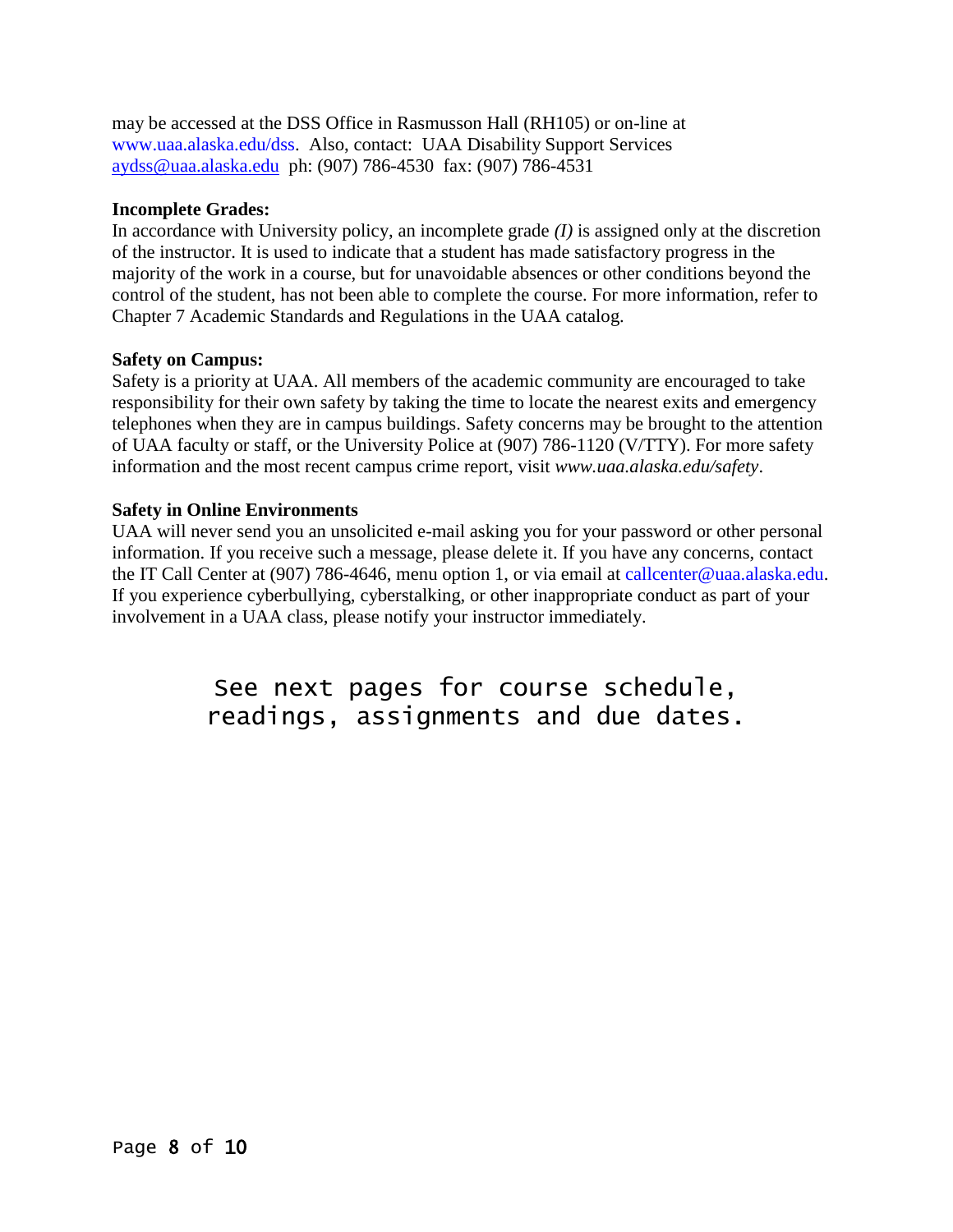|                | Date &                |                                               |                                                                             |
|----------------|-----------------------|-----------------------------------------------|-----------------------------------------------------------------------------|
| Session        | Setting               | Topic                                         | Readings & Assignments                                                      |
| 1              | T1/15                 | Course introduction                           | Review syllabus                                                             |
|                | <b>RH204</b>          | Complexity & organizations                    | (Chaffee & McNeil, 2007) A model of nursing as a<br>complex adaptive system |
|                |                       |                                               | Case: PERNA Arts Managing the complexity of<br>creativity and commerce      |
|                |                       |                                               | Essay #1 issued                                                             |
| $\overline{2}$ | T1/22                 | Introduction to                               | Hatch: Chapters 1, 2 & 3                                                    |
|                | Online                | Organization Theory,<br>Design & Development  | Essay #1 due                                                                |
|                |                       |                                               | <b>Discussion Board (1)</b>                                                 |
| 3              | T1/29                 | Organization Theory,                          | Hatch: Chapters $4 & 6$                                                     |
|                | Online                | Design & Development -<br>continued           | <b>Essay #1 returned for consideration</b>                                  |
|                |                       |                                               | <b>Discussion Board (1)</b>                                                 |
| $\overline{4}$ | $T$ 2/5<br>Online     | Organizations, Power &<br>Culture             | Hatch: Chapters 7 & 8<br>Essay #1, $2nd$ submission due                     |
|                |                       |                                               |                                                                             |
|                |                       |                                               | <b>Discussion Board (1)</b>                                                 |
| 5              | T2/12<br><b>RH204</b> | <b>High Performance</b><br>Organizations - An | Osborne: Introduction, Chapters 1, 2 & 3                                    |
|                |                       | Introduction                                  | Case: Teaming at Disney Animation                                           |
|                |                       |                                               | Essay #2 issued                                                             |
|                |                       |                                               | <b>Outline of Final Paper Due</b>                                           |
|                |                       |                                               |                                                                             |
|                |                       |                                               | <b>Discussion Board (1)</b>                                                 |
| 6              | T2/19<br>Online       | Becoming a High-<br>Performance Organization  | Osborne: Chapters 4, 5 & 6                                                  |
|                |                       | (1)                                           | Essay #2 due                                                                |
|                |                       |                                               |                                                                             |
| 7              | $T$ 2/26              |                                               | <b>Discussion Board (1)</b><br>Osborne: Chapters 7, 8 & Handout             |
|                | Online                | Becoming a High-<br>Performance Organization  |                                                                             |
|                |                       | (2)                                           | Essay #2 returned for consideration                                         |
|                |                       |                                               | <b>Assessment #1</b>                                                        |
| 8              | $T \frac{3}{5}$       | Measurement and                               | Osborne: Chapters 9 & 10                                                    |
|                | Online                | Evaluation                                    |                                                                             |
|                |                       |                                               | Essay $#2$ , $2nd$ submission due                                           |
|                |                       |                                               | <b>Discussion Board (1)</b>                                                 |

## **Course Schedule, Readings, and Assignments**